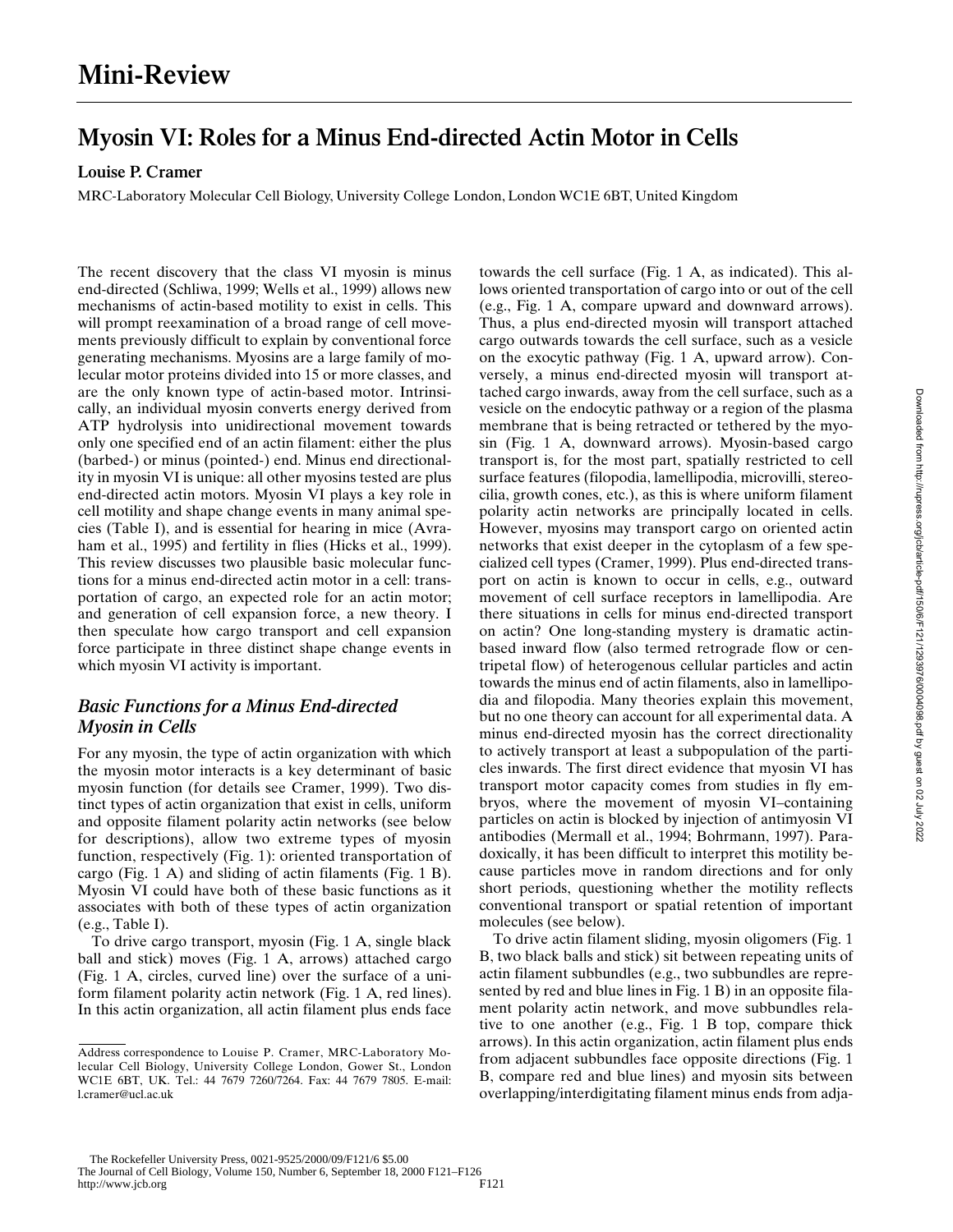*Table I. Myosin VI Function and Localization in Cells*

| Organism/cell type                                         | Myosin VI function          | Localization in organism/cell                                  | Actin filament polarity*                   | Reference                                                                     |
|------------------------------------------------------------|-----------------------------|----------------------------------------------------------------|--------------------------------------------|-------------------------------------------------------------------------------|
| Human, mouse/hair cells                                    | Stereocilia organization    | Actin-rootlets of stereocilia<br>cuticular plate microtubules? | Uniform and opposite<br>(see text), random | Hasson et al., 1997; Self et al., 1999                                        |
| Mouse, pig/absorptive epithelial cells                     | Microvilli organization     | Actin-rootlets of microvilli.<br>terminal web                  | Uniform, random                            | Hasson and Mooseker, 1994; Heintzelman<br>et al., 1994; Self et al., 1999     |
| Mammal/cultured cells                                      |                             | Golgi, Lamellipodium                                           | Uniform                                    | Buss et al., 1998                                                             |
| Chick/dorsal root ganglion neurons                         |                             | Actin in growth cone and<br>neurites, microtubules?            | Uniform                                    | Suter et al., 2000                                                            |
| Fish/photoreceptor cells                                   | $\Omega$                    | Mitochondria, cytoplasmic<br>actin bundles                     | Uniform                                    | Breckler et al., 2000                                                         |
| Drosophila <sup>‡</sup> /blastoderm                        | Pseudocleavage              | Pseudocleavage furrow<br>particles                             | Likely opposite                            | Kellerman and Miller, 1992; Mermall et al.,<br>1994; Mermall and Miller, 1995 |
| $Drosophila^{\ddagger}/sperm$                              | Individualization           | investment cone (actin)                                        | $\mathcal{P}$                              | Hicks et al., 1999                                                            |
| <i>Drosophila</i> <sup>†</sup> /nurse cells in egg chamber |                             | Particles                                                      |                                            | Bohrmann, 1997                                                                |
| $Drosophila^{\ddagger}/epithelium$                         | Tissue organization         |                                                                |                                            | Deng et al., 1999                                                             |
| Drosophila <sup>‡</sup> /migrating cells                   | Cell migration?             |                                                                |                                            |                                                                               |
| <i>Drosophila<sup>†</sup></i> /newly hatched flies         | Expansion of wings and legs |                                                                |                                            |                                                                               |
| Caenorhabditis elegans                                     | Sperm development           | $\Omega$                                                       |                                            | Kelleher <sup>§</sup>                                                         |

\*Organization and filament polarity of the actin structure with which myosin VI colocalizes.

‡ In *Drosophila,* myosin VI is also known as 95F-myosin.

§ Kelleher, J.F., G.L. Moulder, R.J. Barstead, and M.A. Titus. 1999. American Society for Cell Biology 39th Annual Meeting. 164a (Abstr.)

cent subbundles (Fig. 1 B, as indicated). Also, net filament plus ends are anchored to the plasma membrane (e.g., Fig. 1 B, junction of vertical and horizontal lines) via adhesion complexes or other connections. These structural criteria conceivably allow pulling or pushing forces to be exerted on the cell by a myosin. Thus, filament sliding driven by a plus end-directed myosin in an opposite filament polarity actin network exerts net pulling force or cell contraction force (Fig. 1 B, upper panel, arrows move together). Conversely a minus end-directed myosin in the same actin network exerts net pushing force or cell expansion force (Fig. 1 B, bottom, arrows move apart). Contraction force gener-



*Figure 1.* Basic functions for plus and minus end-directed myosins in cells. Myosin drives oriented transportation of cargo (A) and sliding of actin filaments (B). Myosin head (black balls) and tail (black stick) domains, actin filaments (red, blue lines), vesicle (circle), plasma membrane (curved and straight

lines). Both indicated types of actin organization (A and B) exist in nonmuscle motile cells. A, Myosin pulls cargo on a uniform filament polarity actin network. Plus end- (upward arrow) and minus end- (downward arrows) directed myosins transport cargo in opposite directions. Myosins I and V are known plus enddirected transport motors. Myosin VI, the minus end-directed actin motor, also has transport motor activity in cells, but oriented movement of cargo remains to be demonstrated (see text). B, Myosin slides actin filaments in an opposite filament polarity (antiparallel) actin network. A plus end-directed myosin (top) pulls actin filaments together (thick arrows move together), generating pulling or contraction force in the cell. A minus end-directed myosin (bottom) pushes filaments apart (thick arrows move apart), generating pushing or expansion force in the cell. Contraction force generated by myosin II has been documented in many systems. However, expansion force resulting from minus end-directed myosins is, at this point, hypothetical.

ated by myosin II exists in all cell types tested. Generation of cell expansion or pushing force by a myosin is less discussed. Where might it occur? One broad situation is to balance contraction force in cells, necessary for cell homeostasis. In general, in the bulk of the cell, the microtubule system provides balancing force, but myosin-based cell expansion may account for balancing force at the periphery of cells where microtubules are scarce or absent. Another situation for myosin-based pushing force might include expansion of ring canals during *Drosophila* oocyte development. Also, when myosin VI activity is reduced by antisense depletion during *Drosophila* imaginal disc morphogenesis, defects in wing and leg expansion occur (Deng et al., 1999). Thus, myosin VI may play a role in powering tissue expansion in this situation. Actin networks may need strengthening to resist buckling and breaking before useful pushing force is generated by myosin. However filament-breaking in itself may be desirable in certain situations. For example, the actin network under the plasma membrane (cortical actin) or coating membrane organelles may need to locally expand and/or break to allow vesicle budding (Lorra and Huttner, 1999).

The mechanism of myosin VI in cargo transport or actin filament sliding is not yet clear. However, the predicted protein structure may give us some hints. There are no predicted membrane binding domains in the myosin VI tail. Instead, myosin VI-based transport may occur by protein–protein interactions mediated by a region of alternating positive and negative charge in the tail (Kellerman and Miller, 1992; Hasson and Mooseker, 1994; Buss et al., 1998). Actin filament sliding driven by a myosin requires formation of myosin oligomers or filaments. Myosin II is the only known filamentous myosin and forms homopolymers through a coil–coil domain in its tail. Whereas myosin VI also has a coil–coil domain and is predicted to form at least a dimer, a large globular region, also in the tail, may prevent conventional filament formation. Instead, myosin VI oligomerization may also be mediated by the region of alternating positive and negative charge in the tail, perhaps through a protein linker scaffold.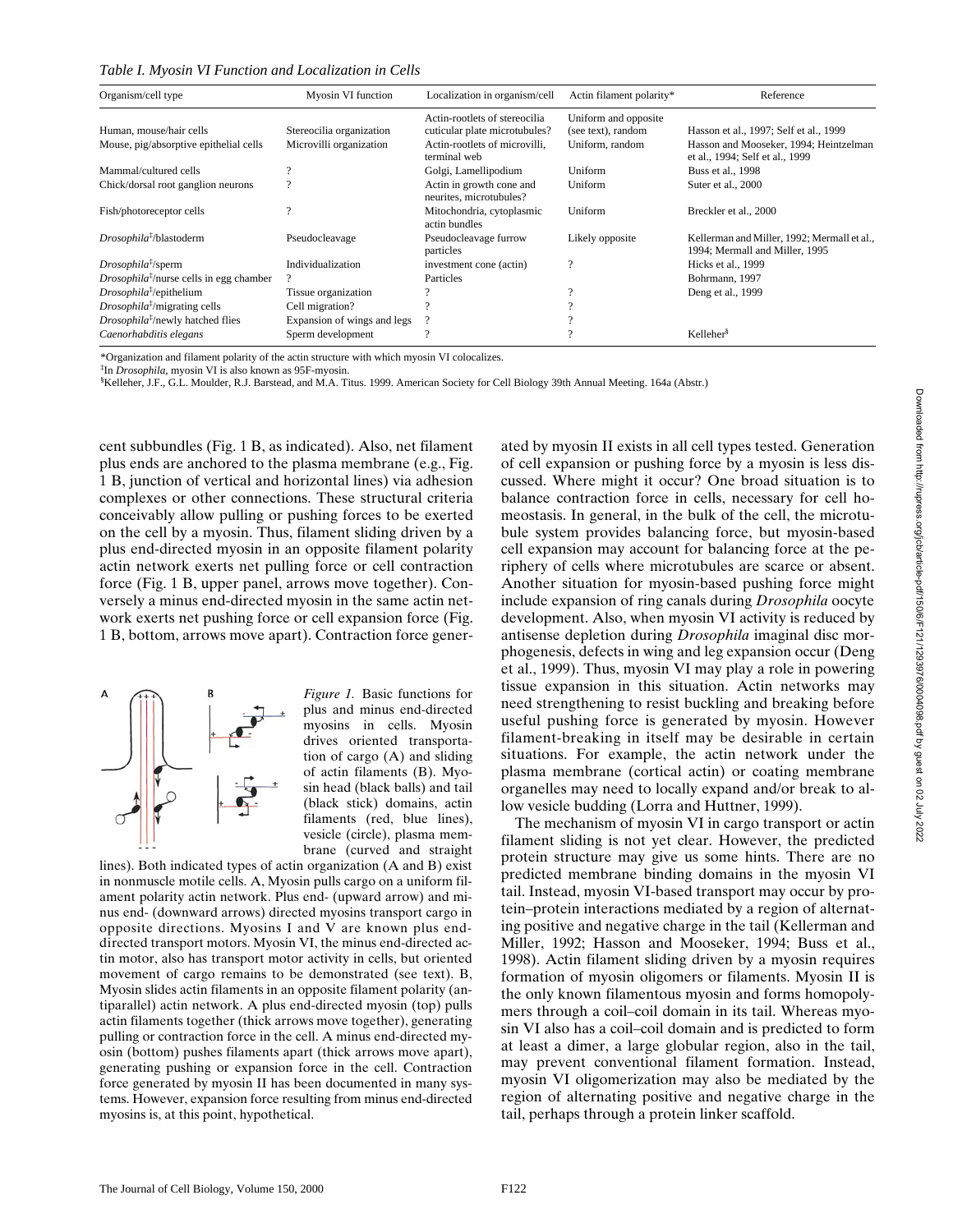## *Role of Myosin VI in Diverse Biological Processes*

Three actin-based shape change events known to require myosin VI activity (Fig. 2) are: pseudocleavage in fly embryo blastoderm (Fig. 2, A–C); sperm individualization in flies (Fig. 2 D-F); and development of stereocilia in mouse hair cells (Fig. 2, G–I). The precise roles of myosin VI revealed in these diverse processes will likely be relevent for other cell or tissue types (Table I), where myosin VI function is comparatively less clear. Whereas these shape change events differ in scale and gross morphology, a common feature is invagination of the plasma membrane (Fig. 2, compare B, E, and H). When myosin VI activity is blocked in these processes, related defects in membrane invagination and other events occur (Fig. 2, compare C, F, and I) and argues that myosin VI function in these tissue types is similar in at least some respects. In all cases, it is not thought that myosin VI produces the main force for morphogenesis (Mermall and Miller, 1995; Self et al., 1999) or actin motility (Hicks et al., 1999). Instead, observed spatial and temporal defects when myosin VI is defective are more consistent with a role for myosin VI in maintaining or stabilizing cellular structure.

#### *Pseudocleavage*

In flies and other insects, early embryonic development occurs by nuclear division without cellular division. This creates a multinucleate tissue, termed syncitial blastoderm. Pseudocleavage describes invagination of plasma membrane to keep mitotic spindles in the syncitium separate during mitosis (compare Fig. 2, A and B). When myosin VI activity is blocked with antibodies, membrane invagination (the pseudocleavage furrow) is less deep and mitotic spindles fuse (Fig. 2 C; Mermall and Miller, 1995). Myosin VI generally transports particles in the actin cortex of syncitial blastoderm (Fig. 2 A, arrows; Mermall et al., 1994), but it is unclear how this relates to substeps in the pseudocleavage process. Before mitosis, myosin VI– containing particles are relatively dispersed (Fig. 2 A, green circles). At mitosis, these particles relocate and concentrate in pseudocleavage furrows (Fig. 2 B, green circles). It is unlikely that myosin VI functions to directly transport particles that might contain important molecules to pseudocleavage furrows at mitosis: there are no oriented actin tracks leading to furrows and, moreover, observed myosin-VI driven particle motility is nonoriented (Fig. 2 A, compare arrows). Thus, myosin VI and its cargo must relocate to pseudocleavage furrows by other mechanisms. Before this relocation, any transport role for myosin VI must find an explanation for the randomness of particle motility. One idea is that this reflects intrinsic motor activity of myosin VI, perhaps functioning to spatially retain particles within the actin cortex, conveniently positioning them for subsequent relocation to pseudocleavage furrows at mitosis. Later during mitosis, when myosin VI is located at the furrow, it may function to slide actin filaments or transport cargo. In filament sliding, myosin VI may push actin filaments apart or mechanically break filaments in the actin cortex underneath the plasma membrane to allow invaginating membrane pass through the



*Figure 2.* Biological processes requiring myosin VI activity. Simplified views of pseudocleavage (A–C, only two nuclei are shown), sperm individualization (D–F, only 3 out of 64 sperm are shown) in direction of arrowheads (E), and stereocilia development (G–I) representing early (A, D, and G) and late (B, E, and H) stages, and defects (C, F, and I) in these processes when myosin VI activity is blocked. Black lines (plasma membrane); black ovals and wavy lines (nuclei); red lines (actin filaments); blue lines (microtubules); green circles (localization of myosin VI); particle motility (A, arrows) before pseudocleavage, cytoplasmic bridge (e.g., asterisks in E), and accumulation of waste (E, hash) in sperm. Note when myosin VI activity is blocked, the position of plasma membrane in sperm (F) and organization of actin in stereocilia (I) has not been described and is theoretical as shown.

cortex. Alternatively, myosin VI may directly transport invaginating membrane over a short distance on cortical actin to stably tether new membrane position. Analysis of actin organization and membrane position in furrows and myosin VI conditional alleles may help distinguish these models and determine temporal importance of myosin VI function.

#### *Sperm Individualization*

In *Drosophila* testis, the process of individualization simultaneously converts a network of interconnected sperm in a syncitium into individual sperm cells (Fig. 2, compare D and E). Individualization is driven by an actin structure, termed the investment cone (Fig. 2 E, red lines), which travels from the head to the tail of each sperm (Fig. 2 E, in direction of arrowheads). As the cone progresses, plasma membrane invaginates at the sperm connection sites (cytoplasmic bridges, two are denoted with asterisks in Fig. 2 E) so that each sperm is encased in its own membrane (Fig. 2 E, compare above and below the investment cone). The mechanism of these events is unknown, but must take into account the supply of plasma membrane required for invagination. Plasma membrane in the syncitium is sufficient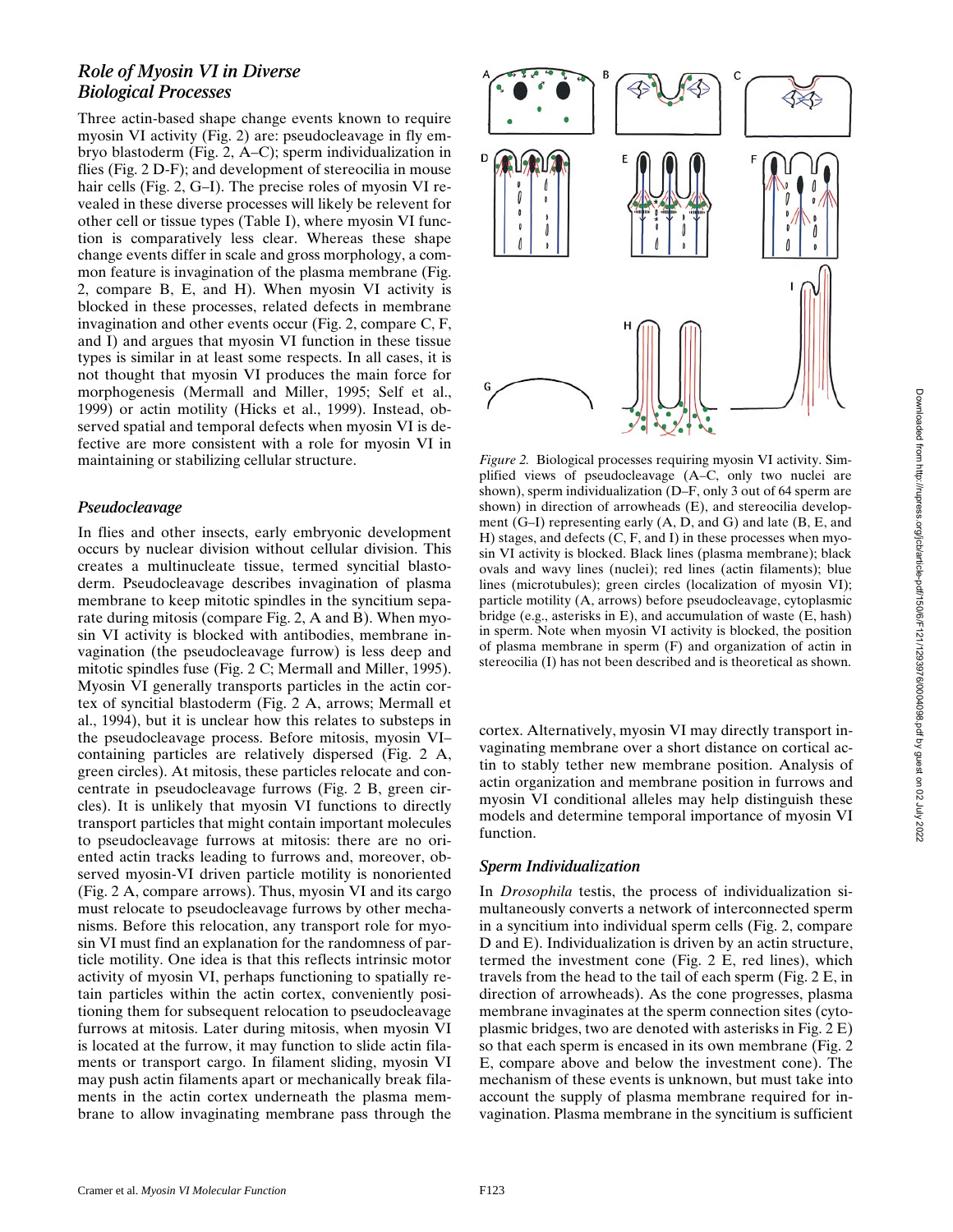for this, even excess to requirements. (Total surface area is  $\sim$ 1.2–2.4  $\times$  10<sup>5</sup> µm<sup>2</sup> around 64 sperm in the syncitium, and  $1.4 \times 10^5$   $\mu$ m<sup>2</sup> for 64 individualized sperm; calculated from data presented in Tokuyasu et al., 1972.) In myosin VI mutants, investment cones stall partway down sperm tails and the cones, and nuclei are misaligned (Hicks et al., 1999; Fig. 2 F, compare red lines and black ovals). Myosin VI may function to transport membrane in one of two distinct pathways (Fig. 3, compare A and B) that use syncitial plasma membrane as a supply for required membrane invagination at cytoplasmic bridges. In the plasma membrane transport model (Fig. 3 A), myosin VI (Fig. 3 A, green balls) binds syncitial plasma membrane (Fig. 3 A, black lines) and directly participates in membrane invagination by repositioning (tethering) this membrane towards the bottom of actin investment cones (Fig. 3 A, in direction of short arrows). In the membrane vesicle transport model (Fig. 3 B), myosin VI (Fig. 3 B, green balls) instead binds endocytic vesicles (Fig. 3 B, circles) derived from syncitial plasma membrane and moves them (Fig. 3 B, short arrows) across the investment cone (Fig. 3 B, red lines). This provides required membrane at cytoplasmic bridges for subsequent exocytosis and membrane invagination (Fig. 3 B, dashed line). In either mechanism, stalled motility of investment cones in mutants is explained by their physical blockage in cytoplasmic bridges, which in normal sperm would be removed. Since position and size of bridges varies down sperm (Tokuyasu et al., 1972), blockage will occur out of synch, accounting for observed misalignment of investment cones in the mutants. Also, continued generation of motile force exerted on stalled investment cones may instead transfer to nuclei and cause their misalignment (Hicks et al., 1999). The models predict that actin filament minus ends face towards the bottom of the investment cone, in the direction of investment cone motility. Nothing is known about structural organization of actin in investment cones, nor of the mechanism of investment cone motility in sperm. However, during hair cell development, actin filaments grow from the bottom of stereocilia actin bundles with minus ends leading (Tilney and Tilney, 1992), and may be similar to the situation in sperm. Distinguishing these models and other potential roles for myosin VI during sperm individualization requires information on membrane organization and vesicle trafficking in myosin VI mutants, and actin organization and filament polarity of investment cones.

#### *Stereocilia Organization*

Stereocilia are finger-like structures that transduce sensory information on the apical surface of hair cells (Fig. 2 H). Each stereocilium comprises a bundle of actin filaments (Fig. 2 H, red lines) that extend below the apical surface to form actin rootlet anchors (Fig. 2 H, splayed red lines). In mice effectively null for myosin VI, stereocilia are normal before birth (Fig. 2 H). Starting at birth in mutants (Fig. 2 I), the apical plasma membrane (black line) looses its position and rises up between adjacent stereocilia. Also in mutants, stereocilia themselves loose position, moving within the plane of the cell surface (position of stereocilia does not correlate before and after apical surface membrane has risen-up) towards each other (fat-



*Figure 3.* Transport motor functions for myosin VI during sperm individualization. Myosin VI transports plasma membrane (A) or recycling membrane vesicles (B) during individualization. Both models account for observed accumulation of myosin VI towards the bottom of actin investment cones, and use syncitial plasma membrane as a required supply of membrane (total surface area is  $\sim$ 1.2–2.4  $\times$  10<sup>5</sup> µm<sup>2</sup> around 64 sperm in the syncitium, and  $1.4 \times 10^5$   $\mu$ m<sup>2</sup> for 64 individualized sperm.; calculated from data presented in Tokuyasu et al., 1972), which is consistent with observed shrinkage of sperm circumference after individualization. Left, Top view of sperm; right, side view of sperm; asterisk, feduciary mark on cytoplasmic bridge; blue lines and circles, microtubule axoneme; long thick arrows, direction of investment cone motility and individualization. A, Myosin VI (green ball and stick) tethers syncitial plasma membrane (black lines) onto investment cones (red lines). As myosin VI (short arrows) and/or the investment cone move downwards, attached syncitial plasma membrane is consequently pulled downwards (arrowheads), thus resulting in membrane invagination. B, Endocytosis (black circles) removes plasma membrane from the syncitium. Myosin VI (green ball and stick) transports endocytic membrane vesicles across the investment cone (red lines). Exocytosis (long thin arrows) and membrane invagination (dashed line) occurs subsequently. In a related mechanism, myosin VI is instead placed on the exocytic pathway (Hicks et al., 1999).

ness of fused stereocilia is less than the combined fatness of individual stereocilia before fusion; measured from images presented in Self et al., 1999; Fig. 2, compare H and I). By about two weeks after birth, fused giant stereocilia structures have formed in mutant mice (Fig. 2, compare H and I; Self et al., 1999). These defects are consistent with two separate roles for myosin VI in newborn mice: one in stable positioning of apical plasma membrane, and the other in anchoring stereocilia. Considering positioning of plasma membrane, the surface membrane topology of a group of stereocilia on a single hair cell, though on a different scale, is similar to individualized sperm. Related endocytic vesicle and plasma membrane transport pathways described for sperm (see above) can explain the plasma membrane positioning defect observed in myosin VI–deficient hair cells. However, in hair cells, experimental data strongly favors a plasma membrane transport route (Self et al., 1999) because in myosin VI–deficient hair cells, fluid phase endocytosis is not blocked. In this membrane transport model (Fig. 4 A), myosin VI (Fig. 4, single green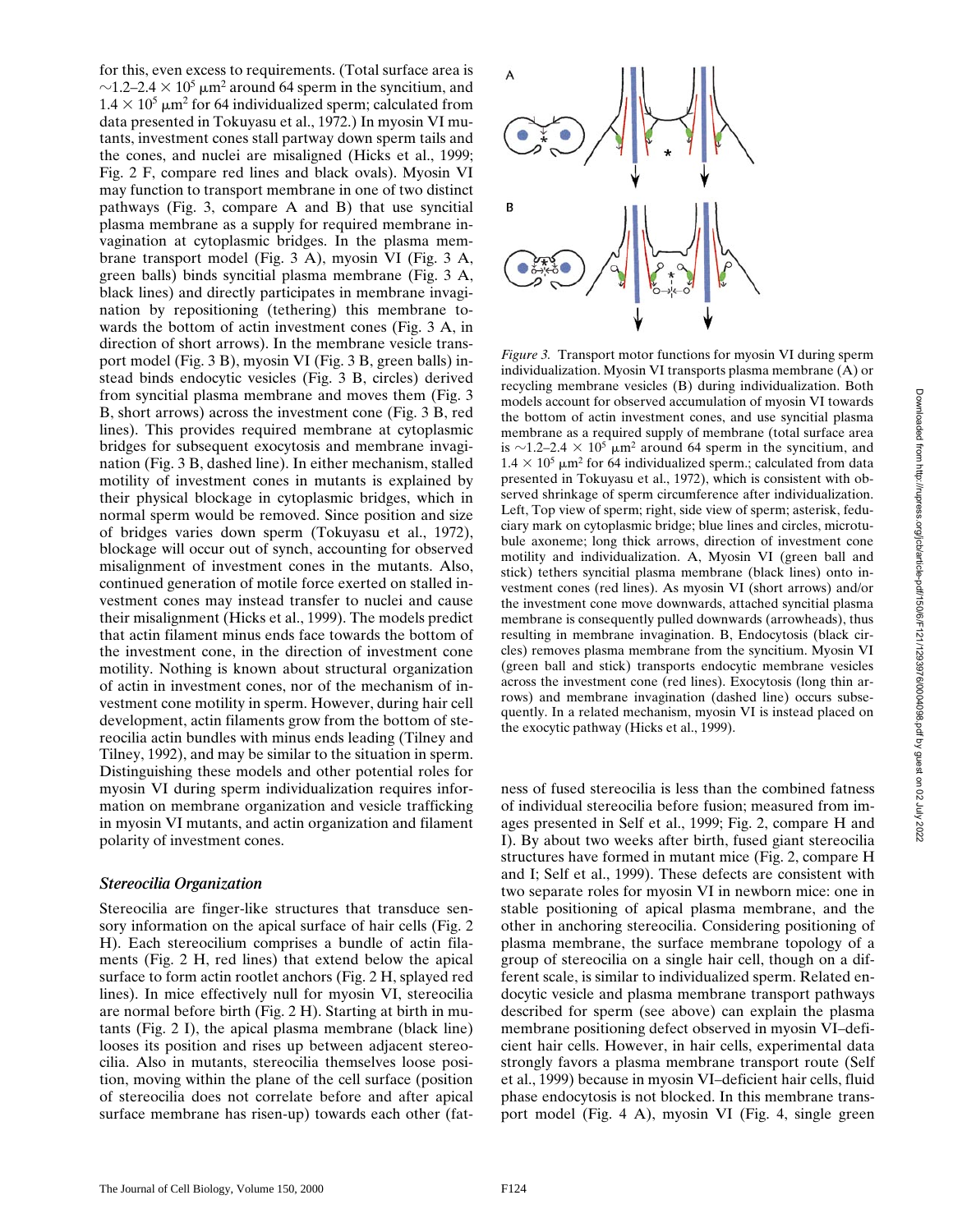

*Figure 4.* Two distinct functions for Myosin VI in stereocilia organization. Myosin VI functions as a motor to transport plasma membrane (A) and generate expansion force (B) in hair cells. Actin filament minus ends face towards rootlets (Tilney et al., 1980) and arguably interdigitate where rootlets splay (as indicated, thin black, red, and blue lines). A, Myosin VI (single green ball and stick)

tethers (short arrows) the apical cell surface (thick black line) onto stereocilia rootlets to maintain surface membrane topology. B, Myosin VI (two green balls and stick) slides interdigitating filament–minus ends apart between adjacent stereocilia rootlets (long arrows move apart). Opposing pushing forces are exerted on each rootlet (e.g., long arrows acting on the middle rootlet), which keeps each stereocilium in place. Net outwards force is exerted on peripheral rootlets due to fewer nearest neighbors (e.g., long arrow acting on the left and right rootlet, respectively) causing stereocilia to tilt inwards above the cell surface.

balls) binds apical plasma membrane (Fig. 4, thick black line) and moves attached membrane downwards a short distance (Fig. 4, short arrows) towards actin filament minus ends in rootlets, thereby effectively tethering the plasma membrane at the base of stereocilia. Even if myosin VI is required for other types of endocytosis or membrane vesicle traffic, this does not contribute to maintaining position of plasma membrane over stereocilia as there is no change in total surface membrane area over stereocilia in hair cells in the absence of myosin VI function (measured from images in Self et al., 1999).

Turning to stereocilia anchoring, myosin VI may transport particles or generate expansion force to stabilize stereocilia position in the apical cell region. In the transport scenario, myosin VI indirectly stabilizes stereocilia by transporting a strengthening component to rootlets. Alternatively, myosin VI generates expansion (pushing) force between adjacent stereocilia rootlets (Fig. 4 B) to directly stabilize stereocilia. Because each stereocilium is surrounded by several neighbors, opposing pushing forces are exerted on each stereocilium rootlet, thus keeping each stereocilium in place (e.g., Fig. 4 B, opposing long arrows acting on the middle stereocilium). Of these alternative roles, a simple experiment is pursuasive of the rootletpushing idea. Myosin II–based contractile (pulling) force anchors microvilli, but not stereocilia (Tilney et al., 1980). Thus, alternative anchoring force must exist for stereocilia. That this anchoring may come from rootlet-pushing, but not pulling, explains why mature stereocilia tilt towards each other above the cell surface (e.g., Fig. 4). It is difficult to assess tilting in myosin VI mutants due to complex morphology, but when myosin VI activity is naturally absent earlier in hair cell development, younger stereocilia tend to splay outwards as predicted by the model. Rootletpushing requires that filament minus ends from adjacent rootlets interdigitate. Where investigated in lizard, filament minus ends splay towards each other (Tilney et al., 1980). I estimate interdigitation of splayed filaments is plausible, though further studies are required.

### *Future Directions and Conclusions*

The existence of minus end directionality in myosin VI adds a new dimension to the actin cytoskeleton and cell motility. A role for myosin VI in other membrane remodeling events, such as cytokinesis, cellularization, endocytosis, and membrane budding may be revealed in the future. In this article, I have described several distinct possible functions for myosin VI. Determining their relative importance in any given cell event will require elucidation of precise actin organization with which myosin VI interacts, temporal analysis of membrane position, and different myosin VI alleles. Whether myosin VI functions to transport particles to a specific destination requires further examination. Minus end directionality allows existence of myosin-based cell expansion force, but this needs direct testing. It also opens the possibility of as yet undiscovered novel types of actin organization in cells. Also, distinct myosin VI isotypes may have different cellular functions, as has been seen with different isotypes of other myosin classes. In fact, two distinct myosin VI genes exist in fish (Breckler et al., 2000), and myosin VI is alternatively spliced in flies (Kellerman and Miller, 1992). Further diversity may come from regulation by phosphorylation (Buss et al., 1998) and interaction of myosin VI with microtubules (Lantz and Miller, 1998). As with most cytoskeleton motors, the directionality of myosin VI needs to be formally demonstrated in cells.

I am grateful to Jody Rosenblatt, Helen Dawe, and Lene Harbott for helpful comments on the manuscript, Kathy Miller, Tama Hasson, and Karen Steel for discussion of primary data, Kathy Miller for intellectual contribution to the particle retention idea, and George Oster for helpful remarks on cell expansion force.

Submitted: 20 April 2000 Revised: 15 August 2000 Accepted: 16 August 2000

#### *References*

- Avraham, K.B., T. Hasson, K.P. Steel, D.M. Kingsley, L.B. Russell, M.S. Mooseker, N.G. Copeland, and N.A. Jenkins. 1995. The mouse snells waltzer deafness gene encodes an unconventional myosin required for structural integrity of inner ear hair cells. *Nat. Genetics*. 11:369–375.
- Bohrmann, J. 1997. *Drosophila* unconventional myosn VI is involved in intracellular and intercellular transport during oogenesis. *Cell Motil. Life Sci.* 53: 652–662.
- Breckler, J., K. Au, J. Cheng, T. Hasson, and B. Burnside. 2000. Novel myosin VI isoform is abundantly expressed in retina. *Exp. Eye Res.* 70:121–134.
- Buss, F., J. Kendrick-Jones, C. Lionne, A.E. Knight, G.P. Cote, and J.P. Luzio. 1998. The localization of myosin VI at the Golgi complex and leading edge of fibroblasts and its phosphorylation and recruitment into membrane ruffles of A431 cells after growth factor stimulation. *J. Cell Biol.* 143:1535–1545.
- Cramer, L.P. 1999. Organization and polarity of actin networks in cells: implications for the mechanism of myosin-based cell motility. *In* Cell Behaviour: Control and Mechanism of Motility. Volume 65, Biochemical Society Symposium. J.M. Lackie, G.A. Dunn, and G.E. Jones, editors. Portland Press, London. 173–206.
- Deng, W.-M., K. Leaper, and M. Bownes. 1999. A targeted gene silencing technique shows that *Drosophila* myosin VI is required for egg chamber and imaginal disc morphogenesis. *J. Cell Sci.* 112:3677–3690.
- Hasson, T., and M.S. Mooseker. 1994. Porcine myosin VI: characterization of a new mammalian unconventional myosin. *J. Cell Biol.* 127:425–440.
- Hasson, T., P.G. Gillespie, J.A. Garcia, R.B. MacDonald, Y.-d. Zhao, A.G. Yee, M.S. Mooseker, and D.P. Corey. 1997. Unconventional myosins in inner-ear sensory epithelia. *J. Cell Biol.* 137:1287–1307.
- Heintzelman, M.B., T. Hasson, and M.S. Mooseker. 1994. Multiple unconven-